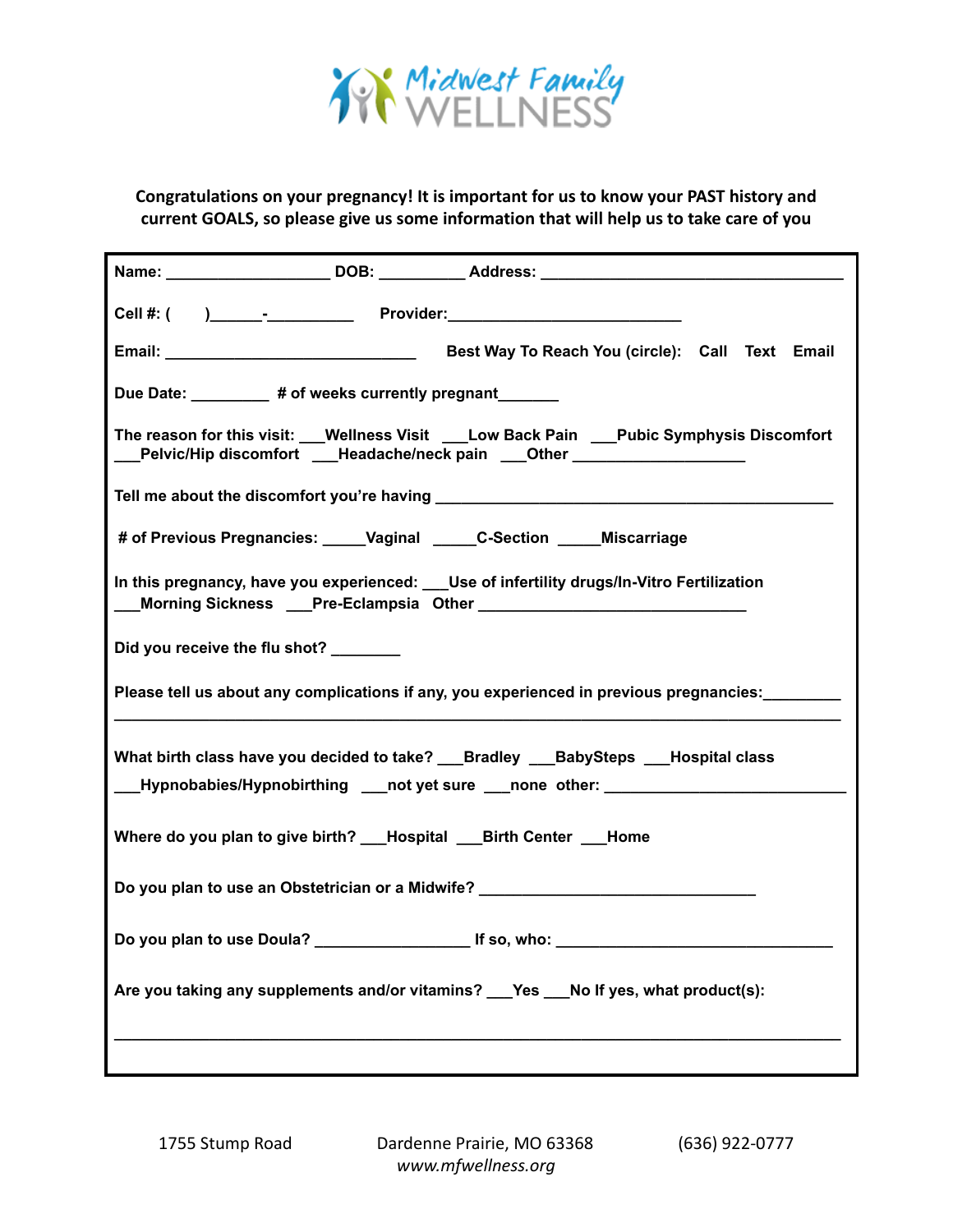

| What are your hopes or expectations for the birth? __Natural birth ___Epidural only if necessary<br>___Definite Epidural ___VBAC ___Planned C-Section ___Unsure Other ______________ |
|--------------------------------------------------------------------------------------------------------------------------------------------------------------------------------------|
| What is your biggest fear going into this birth? ________________________________                                                                                                    |
| Please circle topics that you would like to hear more about: Doula's Creating a Birth Plan                                                                                           |
| Chiropractic care for Infants Breast Feeding Home Birth Birthing Classes Postpartum                                                                                                  |
| Chiropractic Care Other Character Chiropractic Care Other                                                                                                                            |
|                                                                                                                                                                                      |
|                                                                                                                                                                                      |
| May we have your permission to contact your birth attendant and doula to confer with them and                                                                                        |
| share information regarding the chiropractic care that you are receiving here? YES NO                                                                                                |
| Date ________________                                                                                                                                                                |

## **Pain Drawing**

**Instructions: Mark these drawings according to where you hurt (if the right side of your neck hurts, mark the drawing on the right side of the neck, etc). Please indicate which sensations you feel by referring to the key below.**



1755 Stump Road Dardenne Prairie, MO 63368 (636) 922-0777 *www.mfwellness.org*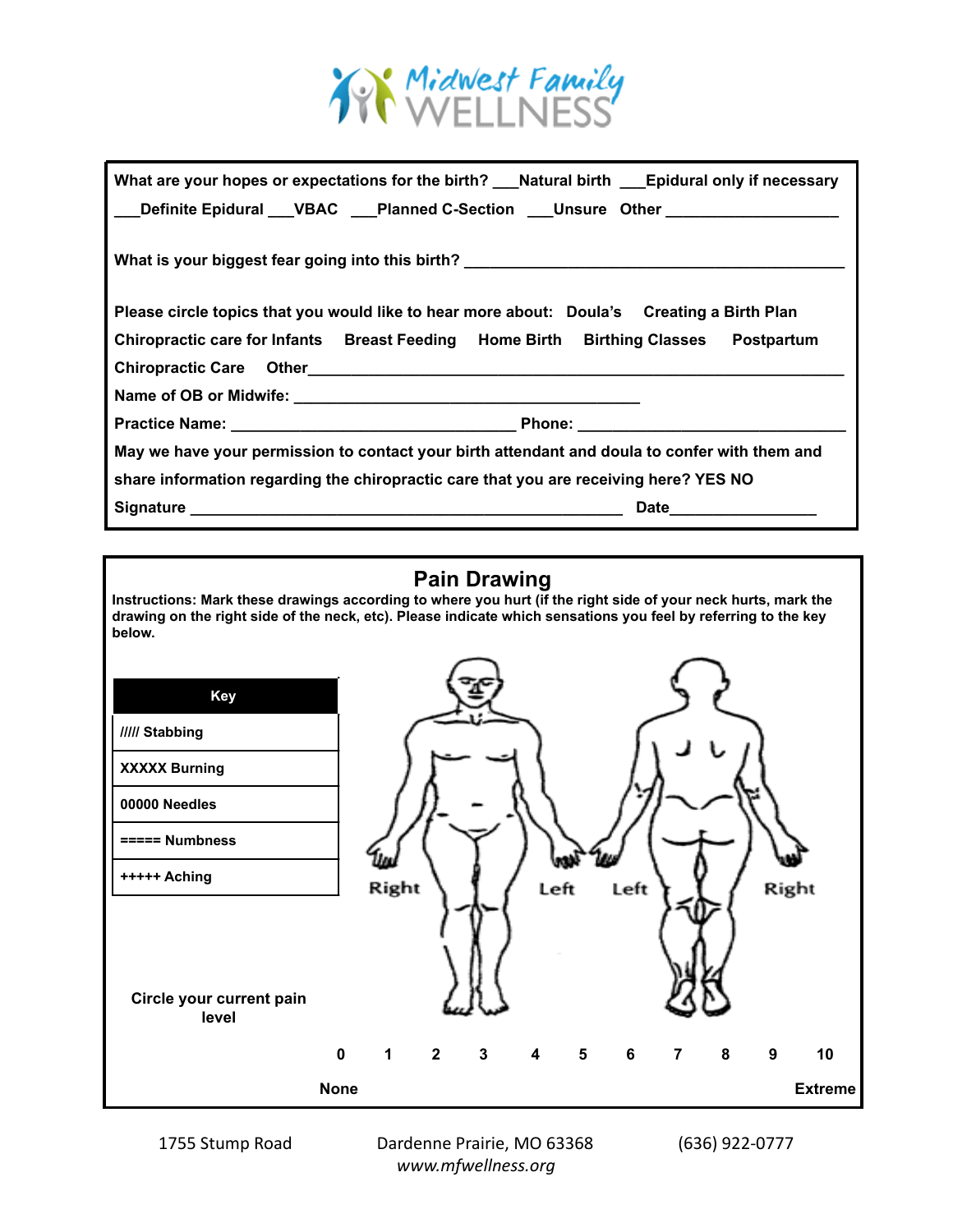

| <b>Medical History</b>                                                                                                                                                                                                                                                                            |                                                                                                                                                                                                                                                                                                                                                                                                                 |
|---------------------------------------------------------------------------------------------------------------------------------------------------------------------------------------------------------------------------------------------------------------------------------------------------|-----------------------------------------------------------------------------------------------------------------------------------------------------------------------------------------------------------------------------------------------------------------------------------------------------------------------------------------------------------------------------------------------------------------|
|                                                                                                                                                                                                                                                                                                   |                                                                                                                                                                                                                                                                                                                                                                                                                 |
|                                                                                                                                                                                                                                                                                                   | Do you now, or have you ever had any of the following conditions?                                                                                                                                                                                                                                                                                                                                               |
| Y N Heart Attack/Stroke<br>Y N Congenital Heart Defect<br>Y N Heart Surgery/Pacemaker Y N Kidney Problems<br>Y N Heart Murmur<br>Y N<br><b>Mitral Valve Prolapse</b><br>Y N Artificial Valves<br>Y N Frequent Neck/Back Pain<br>Y N Extremity Pain<br>Y N Numbness/Tingling<br>Y N Spinal Surgery | Y N Fainting/Seizures<br>Y N Diabetes: Type ____<br>Y N Artificial Bones/Joints<br>Y N Cancer/Chemotherapy<br>Y N Anemia<br>Y N High/Low Blood Pressure Y N Arthritis: Rheumatoid/Osteo<br>Y N Difficulty Breathing/Asthma Y N Frequent Headaches/Migraines<br>Y N Sinus/Allergy Issues Y N Anxiety/Depression<br>Y N ADD/ADHD<br>Y N Shoe Lifts/Arch Supports<br>Y N Foot Surgery<br>Y N Carpal Tunnel Surgery |
| <b>Other Medical Conditions:</b>                                                                                                                                                                                                                                                                  |                                                                                                                                                                                                                                                                                                                                                                                                                 |
| Have you had any surgeries or hospitalizations?                                                                                                                                                                                                                                                   |                                                                                                                                                                                                                                                                                                                                                                                                                 |
|                                                                                                                                                                                                                                                                                                   | Allergies? (seasonal, medicines, foods, etc):                                                                                                                                                                                                                                                                                                                                                                   |
|                                                                                                                                                                                                                                                                                                   |                                                                                                                                                                                                                                                                                                                                                                                                                 |
| Do you exercise? Y N How often/long: __________<br>Do you smoke/drink? Y N How much? ________<br>Do you play sports? Y N How often: __________                                                                                                                                                    |                                                                                                                                                                                                                                                                                                                                                                                                                 |
| For Women: Are you pregnant: Yes No How long? _____________ weeks                                                                                                                                                                                                                                 |                                                                                                                                                                                                                                                                                                                                                                                                                 |
| Nursing? Yes No Are you taking birth control: Yes No                                                                                                                                                                                                                                              |                                                                                                                                                                                                                                                                                                                                                                                                                 |
| <b>Person Filling Out Medical Form</b>                                                                                                                                                                                                                                                            | <b>Relationship to Patient</b><br><b>Date</b>                                                                                                                                                                                                                                                                                                                                                                   |
| <b>Name of Patient</b>                                                                                                                                                                                                                                                                            | <b>Patient Signature</b><br><b>Date</b>                                                                                                                                                                                                                                                                                                                                                                         |